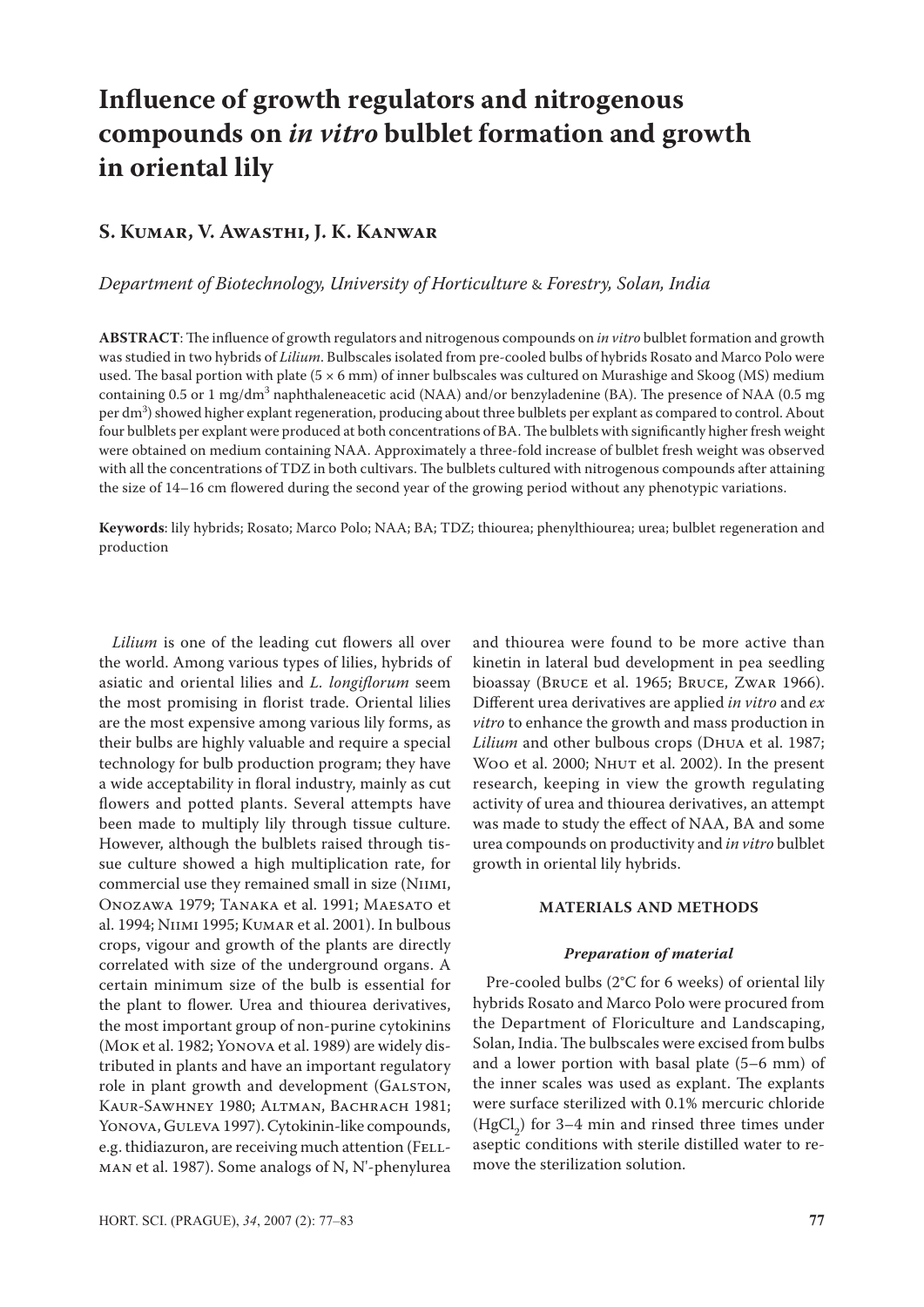# *Cultural conditions*

The sterilized explants were cultured on the Murashige and Skoog (MS; 1962) regeneration medium supplemented with 8  $g/dm^3$  (w/v) agar, 30  $g/dm^3$  (w/v) sucrose and 0.5 and 1 mg/dm<sup>3</sup> of naphthaleneacetic acid (NAA) and benzyladenine (BA), respectively. After four weeks of *in vitro* cultivation formed bulblets were transferred to MS medium supplemented with 0.05, 0.1, 0.5 and 1 mg/dm<sup>3</sup> of urea, thiourea, thidiazuron (TDZ) and phenylthiourea, respectively. The cultures without growth regulators served as control. The explants were cultured in 100 ml Erlenmeyer flasks (Borosil) containing 30 ml of medium. The flasks were plugged with non-absorbent cotton. The pH of the medium was adjusted to 5.8 before autoclaving at 121°C, at the pressure of  $1.1 \text{ kg/cm}^2$  for 15 min. All the cultures were incubated in a room with controlled conditions of  $24 \pm 2$ °C under 16 h photoperiod with a photosynthetic photon flux density (PPFD) of 50 to 60 μmol/m<sup>2</sup>/s.

Data on explants forming bulblets were recorded after 4 weeks, and on number of bulblets and average fresh weight after 13 weeks of culture.

#### *Statistical analysis*

Three replications with 10 explants in each replication (30 explants) were maintained for each treatment and the data were analyzed statistically using factorial completely randomized design (Gomez, Gomez 1984). The statistical analysis based on mean values per treatment was made using the technique of analysis of variance. The comparative LSD multiple range test  $(P = 0.05)$  was used to determine differences between treatments.

#### *Bulblet storage*

The individual bulblets were separated and transferred to the MS medium without growth regulators. When the leaves were dried, the bulblets were removed, washed thoroughly and dried at room temperature. The bulblets were treated with Bavis-

Table 1. Effect of NAA and BA on regeneration of explant after 4 weeks of culture

| Treatment $(mg/dm^3)$  | Explant regeneration (%) |              |              |
|------------------------|--------------------------|--------------|--------------|
|                        | Rosato                   | Marco Polo   | Mean         |
| Control                | 22.0 (17.32)             | 18.0 (12.95) | 20.0(15.14)  |
| NAA, 0.5               | 90.0 (84.07)             | 88.0 (78.33) | 89.0 (80.01) |
| 1                      | 80.0 (73.89)             | 74.0 (68.13) | 77.0 (69.22) |
| BA, 0.5                | 54.0 (48.13)             | 51.0 (43.91) | 52.5 (47.13) |
|                        | 60.0(53.93)              | 59.0 (50.13) | 59.5 (51.14) |
| $NAA$ , $0.5 + BA$ , 1 | 70.0 (64.18)             | 68.0 (61.13) | 69.0(62.41)  |
| $1 + BA$ , 0.5         | 65.0(58.11)              | 66.0(55.11)  | 65.5(54.14)  |
| Mean                   | 63.0(56.13)              | 60.5(53.99)  | 61.7(54.00)  |

LSD ( $P = 0.05$ ); treatment (A) = 1.90; cultivar (B) = 1.18; A  $\times$  B = 1.53

Figures within parenthesis are arc sine transformed values

Table 2. Effect of NAA and BA on average number of bulblets after 13 weeks of culture

| Treatment $(mg/dm3)$   | Number of bulblets per explant |            |      |
|------------------------|--------------------------------|------------|------|
|                        | Rosato                         | Marco Polo | Mean |
| Control                | 2.3                            | 2.0        | 2.2  |
| NAA, 0.5               | 3.0                            | 2.7        | 2.8  |
| 1                      | 3.3                            | 2.7        | 3.0  |
| BA, 0.5                | 3.7                            | 3.7        | 3.7  |
| 1                      | 4.0                            | 4.0        | 4.0  |
| $NAA$ , $1 + BA$ , 0.5 | 3.5                            | 3.2        | 3.3  |
| $0.5 + BA$ , 1         | 4.3                            | 4.0        | 4.2  |
| Mean                   | 3.6                            | 3.2        | 3.4  |

LSD ( $P = 0.05$ ); treatment (A) = 0.84; cultivar (B) = 0.45; A  $\times$  B = 1.16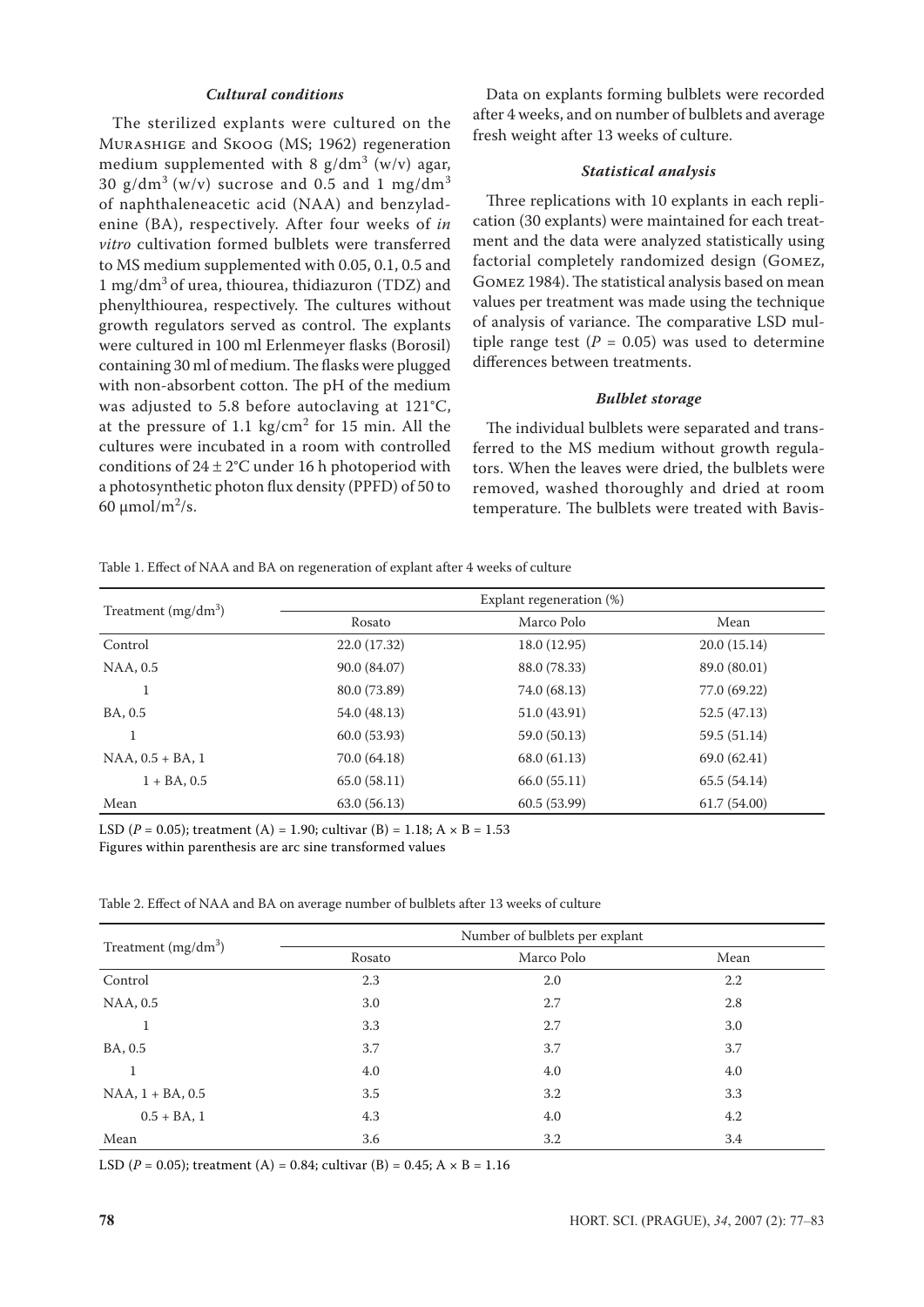Table 3. Effect of NAA and BA on average fresh weight per bulblet after 13 weeks of culture

|                        | Average fresh weight per bulblet (mg) |            |       |
|------------------------|---------------------------------------|------------|-------|
| Treatment $(mg/dm^3)$  | Rosato                                | Marco Polo | Mean  |
| Control                | 108.3                                 | 97.3       | 102.8 |
| NAA, 0.5               | 204.7                                 | 186.0      | 195.3 |
| T                      | 194.0                                 | 177.0      | 185.5 |
| BA, 0.5                | 100.7                                 | 99.3       | 100.0 |
|                        | 126.0                                 | 104.0      | 115.0 |
| $NAA$ , $1 + BA$ , 0.5 | 161.0                                 | 151.3      | 156.2 |
| $0.5 + BA$ , 1         | 193.0                                 | 114.0      | 153.5 |
| Mean                   | 155.4                                 | 132.7      | 144.1 |

LSD ( $P = 0.05$ ); treatment (A) = 1.89; cultivar (B) = 1.01; A  $\times$  B = 2.68

tin (0.1%, w/v) and stored at 2°C for six months (till next growing season) before transferring to soil in earthenware pots (25 cm in diameter). The process was repeated until the size of bulblets required for flowering was achieved.

## **RESULTS AND DISCUSSION**

## **Effect of NAA and BA on regeneration and bulblet growth**

Table 1 summarizes the range of responses after four weeks of culture. In the absence of NAA and

BA, only a few cultures (20%) were established from the basal portion of the explant, which produced 2.2 bulblets per explant indicating that the endogenous hormones required for such morphogenetic responses were already present in the explant. Similar results were also reported for other *Lilium* species (Novak, Petru 1981; Niimi 1985; Maesato et al. 1994). Without BA, the rate of explants with bulblets increased significantly with both concentrations of NAA. A four-fold increase (89%) in the regeneration response was observed when the medium was supplemented with  $0.5 \text{ mg/dm}^3 \text{ NAA}$ . About three bulblets per explant regenerated in the presence of



Fig. l. (A) Bulblet formation on MS medium supplemented with 1 mg/dm<sup>3</sup> BA in Marco Polo after 13 weeks. (B) Bulblet production on MS medium supplemented with  $0.05$  mg/dm<sup>3</sup> urea in Rosato after 13 weeks. (C) Formation of bulblets without leaves with phenylthiourea  $(1 \text{ mg/dm}^3)$ . (D) TDZ derived bulbs of Rosato (a) and Marco Polo (b) after the second year of the growing period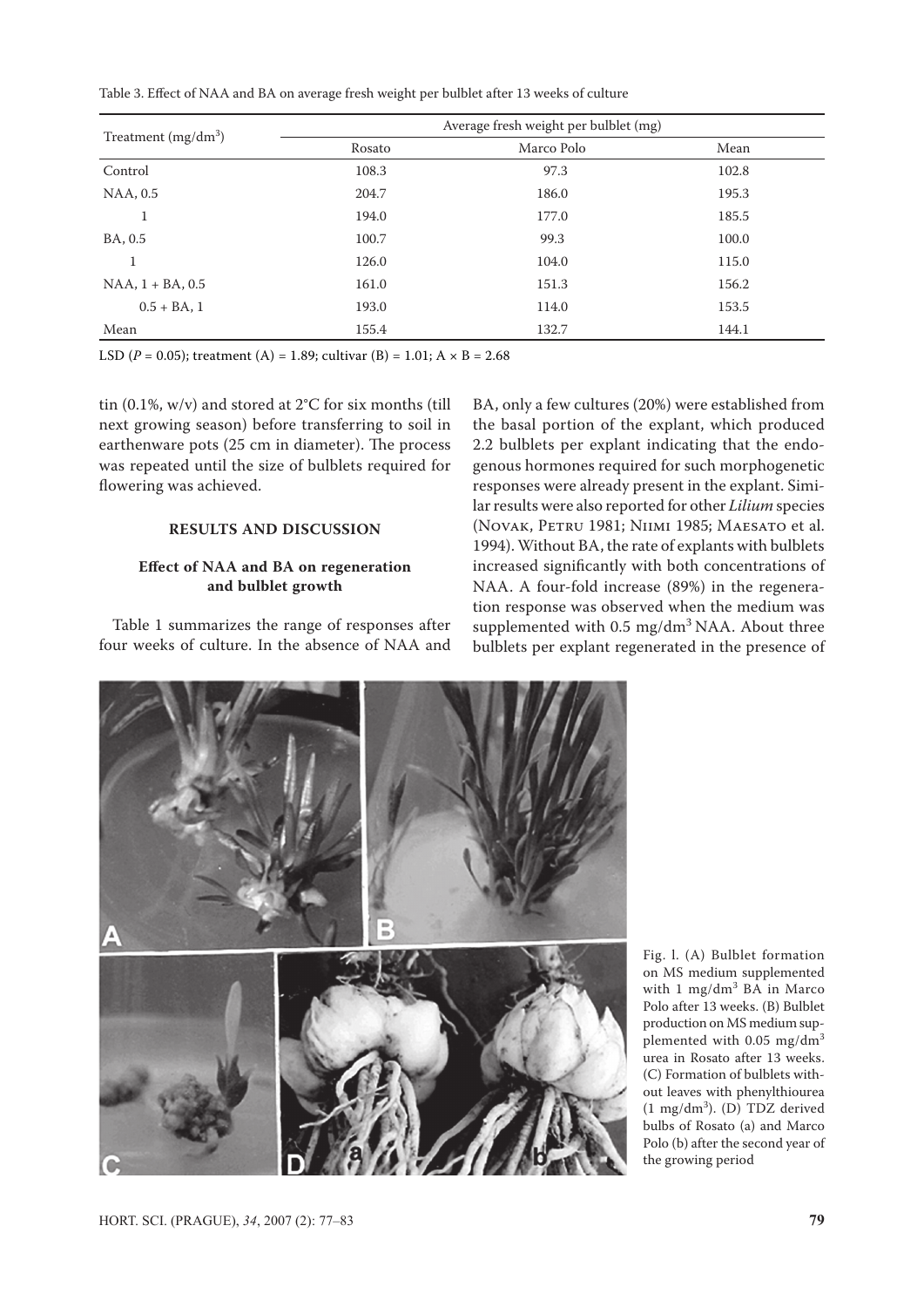| Treatment $(mg/dm^3)$ |              |         | Number of bulblets per explant |         |  |
|-----------------------|--------------|---------|--------------------------------|---------|--|
|                       |              | Rosato  | Marco Polo                     | Mean    |  |
| $\mbox{Control}$      |              | $2.3\,$ | $2.0\,$                        | $2.2\,$ |  |
| Urea,                 | 0.05         | 5.3     | 4.7                            | $5.0\,$ |  |
|                       | $0.1\,$      | 4.7     | 4.3                            | $4.5\,$ |  |
|                       | $0.5\,$      | 4.3     | 3.7                            | $4.0\,$ |  |
|                       | $\mathbf{1}$ | 3.3     | 3.0                            | 3.2     |  |
| Thiourea,             | $0.05\,$     | 3.7     | 3.7                            | 3.7     |  |
|                       | $0.1\,$      | 4.3     | $4.0\,$                        | $4.2\,$ |  |
|                       | $0.5\,$      | 3.3     | $3.0\,$                        | $3.2\,$ |  |
|                       | $1\,$        | $2.7\,$ | 2.7                            | $2.7\,$ |  |
| Phenylthiourea,       | 0.05         | 3.7     | 2.7                            | $3.2\,$ |  |
|                       | $0.1\,$      | 2.7     | $3.0\,$                        | $2.8\,$ |  |
|                       | $0.5\,$      | $2.0\,$ | $2.0\,$                        | $2.0\,$ |  |
|                       | $1\,$        | $1.0\,$ | $1.0\,$                        | $1.0\,$ |  |
| TDZ,                  | 0.05         | 3.3     | $2.7\,$                        | $3.0\,$ |  |
|                       | $0.1\,$      | 4.0     | 3.3                            | 3.7     |  |
|                       | $0.5\,$      | 4.7     | 3.7                            | $4.2\,$ |  |
|                       | $\mathbf{1}$ | $3.0\,$ | 4.3                            | 3.7     |  |
| Mean                  |              | 3.4     | 3.2                            | 3.3     |  |

Table 4. Effect of urea, thiourea, phenylthiourea and TDZ on average number of bulblets after 13 weeks of culture

LSD ( $P = 0.05$ ); treatment (A) = 0.58; cultivar (B) = 0.19; A  $\times$  B = 0.82

NAA at both concentrations (Table 2) without any callus formation and the results were statistically significant as compared with control. Addition of only BA into medium increased regeneration of bulblets to moderate level (52.5–59.5%) as compared with control and produced approximately four bulblets per explant (Fig. 1A).

Both concentrations of NAA in combination with BA did not affect the regeneration response and number of bulblets per explant (Tables 1 and 2). Niimi (1985) also reported that NAA at 0.05 and 0.1 mg/dm<sup>3</sup> stimulated bulblet formation in *L. rubellum* and the addition of BA had a little effect. A different effect of growth regulators, under similar environmental conditions,



Fig. 2. Flowering plant of Rosato in earthenware pots containing soil:sand:FYM mixed in the ratio 1:1:1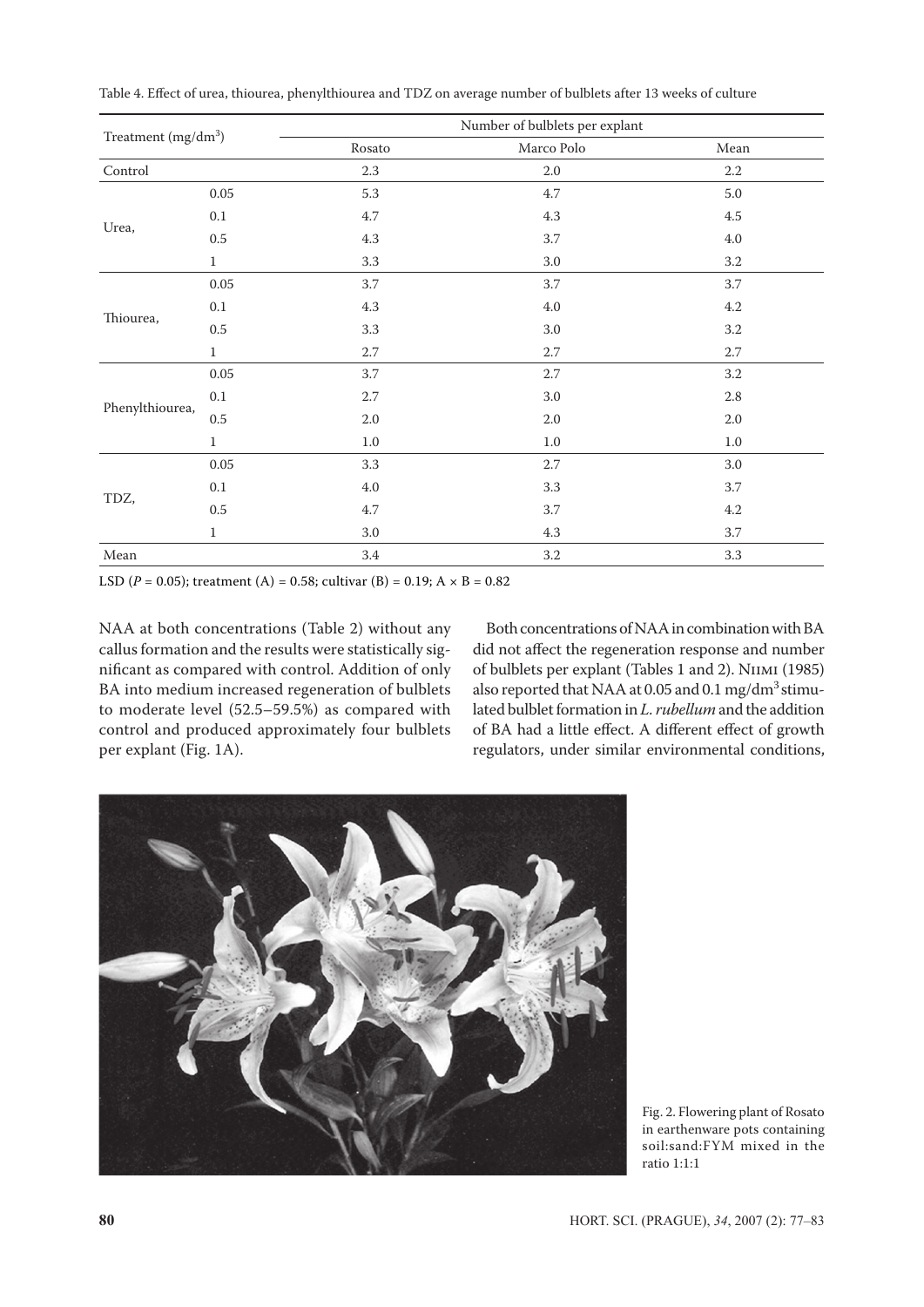| Treatment $(mg/dm3)$ |              |        | Average fresh weight per bulblet (mg) |       |  |
|----------------------|--------------|--------|---------------------------------------|-------|--|
|                      |              | Rosato | Marco Polo                            | Mean  |  |
| Control              |              | 108.3  | 97.3                                  | 102.8 |  |
|                      | 0.05         | 273.0  | 267.0                                 | 270.3 |  |
|                      | $0.1\,$      | 222.7  | 231.0                                 | 226.8 |  |
| Urea,                | 0.5          | 211.0  | 205.0                                 | 208.0 |  |
|                      | $\mathbf{1}$ | 187.3  | 179.3                                 | 183.3 |  |
| Thiourea,            | 0.05         | 219.0  | 206.0                                 | 212.5 |  |
|                      | 0.1          | 271.0  | 193.7                                 | 205.3 |  |
|                      | 0.5          | 217.7  | 210.7                                 | 214.2 |  |
|                      | $\mathbf{1}$ | 198.7  | 192.0                                 | 195.3 |  |
| Phenylthiourea,      | $0.05\,$     | 273.3  | 227.3                                 | 250.3 |  |
|                      | 0.1          | 240.7  | 271.0                                 | 255.8 |  |
|                      | 0.5          | 220.0  | 216.7                                 | 218.3 |  |
|                      | $\mathbf{1}$ | 305.0  | 318.7                                 | 311.8 |  |
| TDZ,                 | 0.05         | 365.0  | 345.7                                 | 355.3 |  |
|                      | 0.1          | 343.3  | 316.3                                 | 329.8 |  |
|                      | 0.5          | 263.7  | 352.3                                 | 358.0 |  |
|                      | $\mathbf{1}$ | 318.7  | 373.0                                 | 345.8 |  |
| Mean                 |              | 252.1  | 247.2                                 | 249.7 |  |

Table 5. Effect of urea, thiourea, phenylthiourea and TDZ on fresh weight per bulblet after 13 weeks of culture

LSD ( $P = 0.05$ ); treatment (A) = 5.82; cultivar (B) = 1.99, A  $\times$  B = 8.22

was observed on fresh weight of regenerated bulblets. Auxin NAA induced higher bulblet fresh weight than control and/or BA (Table 3). Similar observation was also made in the case of *L. japonicum* (Maesato et al. 1994). No differences were observed between cultivars in bulblet regeneration of explants or bulblet number, although more weighty bulblets were found in Rosato as compared with Marco Polo (Table 3).

# **Effect of nitrogenous compounds on bulblet growth**

A single bulblet regenerated two bulblets on the medium without urea or its derivatives (Table 4). An addition of urea, thiourea and TDZ (at all concentrations) and phenylthiourea (0.05 mg/dm<sup>3</sup>) into the medium resulted in formation of 3–5 bulblets per explant. Urea was the most effective in production of bulblets (Fig. 1B). Probably, nitrogenous compounds might increase the protein level in the explant during differentiation resulting in higher number of bulblets. Ishioka and Tanimoto (1993) observed three major bands of denatured proteins from bulbscale explants with differentiated bulblets in *Lilium longiflorum*.

In *Lilium,* the role of TDZ on shoot multiplication was well documented (Park et al. 1996; Woo

et al. 2000). Urea and its derivatives significantly stimulated fresh weight of bulblet over control after 13 weeks of cultivation. About a three-fold increase in average fresh weight was observed with TDZ as compared with control (Table 5). The results are contrary to those of Park et al. (1996), who reported that TDZ at 0.01 mg/dm $3$  inhibited bulblet development although it produced multiple bulblets from bulbscales in *Lilium*. All levels of urea, thiourea and TDZ produced leafy bulblets whereas phenylthiourea suppressed leaf formation in bulblets (Fig. 1C). YONOVA and GULEVA (1997) also reported that nonpurine cytokinin derivatives of urea and thiourea play important regulatory role in plant growth and development.

Among the cultivars, the heaviest bulblets were observed in Rosato as compared with Marco Polo (Table 5).

The bulblets attaining the size of 14 to 16 cm (Fig. 1D) after repeated storage at 2°C and transfer to soil flowered during the second year of the growing period in pots (25 cm in diameter) containing soil: sand: FYM mixed in the ratio 1:1:1, without any phenotypic variations (Fig. 2). BACCHETTA et al. (2003) successfully rooted and acclimatized regenerated shoots of *Lilium* under glasshouse conditions where they flowered after the second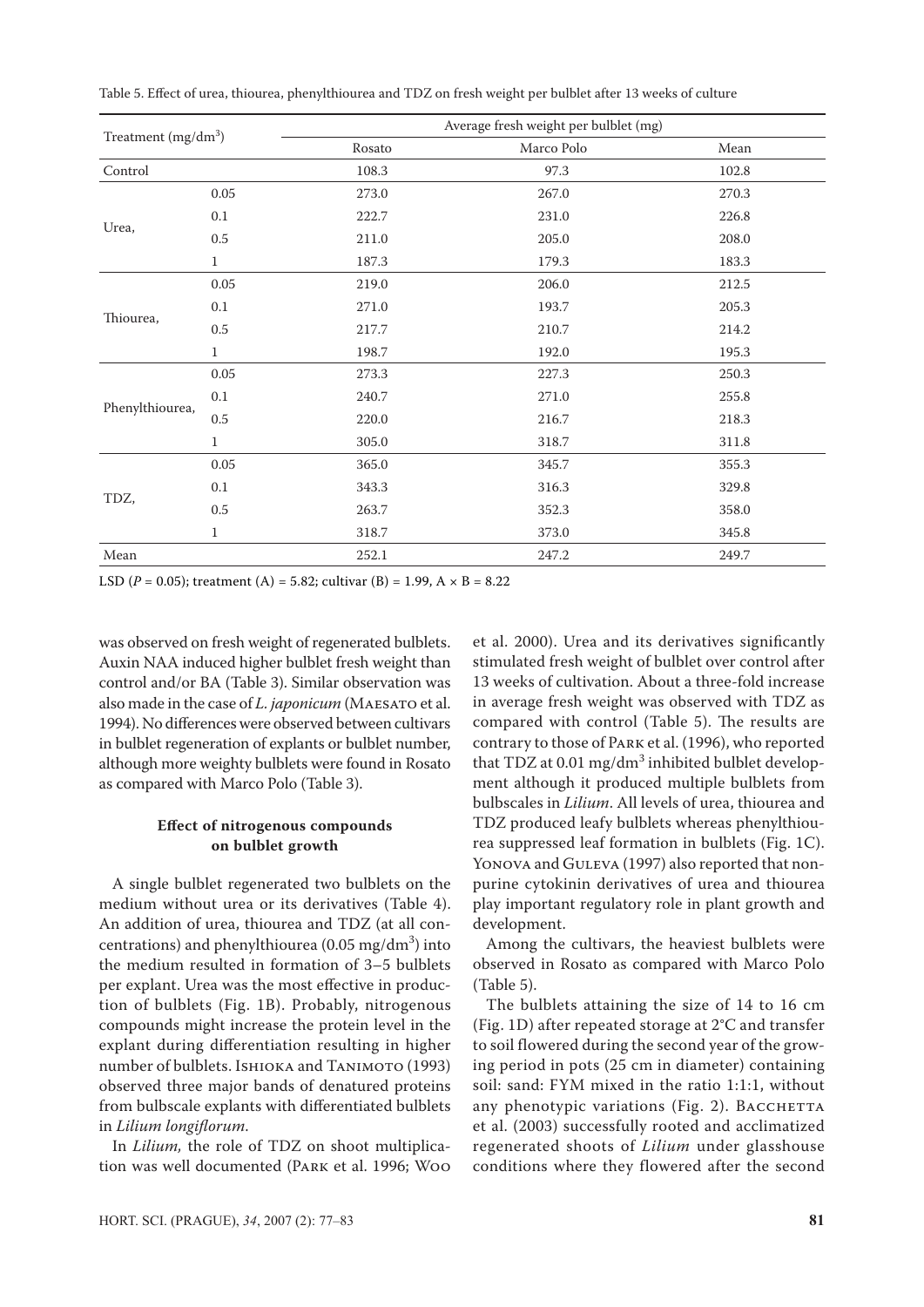year of the growing period with true-to-type shape and colour.

From our results, it is concluded that a certain minimum size of bulbs is essential for the plant to get into its reproductive phase. A bigger size of the bulb resulted in a larger size of the plant. Hence, in the present investigation some nitrogenous compounds were used to increase the size of *in vitro* bulblets to have early flowering in lilies. These nitrogen-containing compounds increase the solubility and recovery of proteins, and thus lead to a better bulblet growth.

#### **R e f e r e n c e s**

- ALTMAN A., BACHRACH U., 1981. Involvement of Polyamines in Plant Growth and Senescence. In: CALDARERA C.M. et al. (eds.), Advances in Polyamine Research. New York, Raven Press: 365–375.
- BACCHETTA L., REMOTTI P.O., BERNARDINI C., SAC-CARDO F., 2003. Adventitious shoot regeneration from leaf explants and stem nodes of *Lilium*. Plant Cell Tissue and Organ Culture, *74*: 37–44.
- BRUCE M.I., ZWAR J.A., 1966. Cytokinin activity of some substituted ureas and thioureas. Proceedings of Royal Society of London, Series B, *165*: 245–265.
- BRUCE M.I., ZWAR J.A., KEFFORD N.P., 1965. Chemical structure and plant kinin activity – the activity of urea and thiourea derivatives. Life Science*, 4*: 461–466.
- DHUA R.S., GOSH S.K., MITRA S.K., YADAV L.P., BOSE T.K., 1987. Effect of bulb size, temperature treatment of bulb and chemicals on growth and flower production in tuberose (*Polianthes tuberosa* L.). Acta Horticulturae, *205*: 121–128.
- FELLMAN C.D., READ P.E., HOSIER M.A., 1987. Effect of thidiazuron and CPPU on meristem formation and shoot proliferation. HortScience, *22*: 1197–1200.
- GALSTON A.W., KAUR-SAWHNEY R., 1980. Polyamines in plant and plant cells. What's New in Plant Physiology, *111*: 5–8.
- GOMEZ K.A., GOMEZ A.A., 1984. Statistical Procedures for Agricultural Research. New York, John Wiley and Sons.
- ISHIOKA N., TANIMOTO S., 1993. Changes in proteins during bulblet differentiation in *Lilium longiflorum*. Bulletin of Faculty of Agriculture, Saga University, *74*: 107–114.
- KUMAR S., SHARMA D.R., SHARMA Y.D., PATHANIA N.S., 2001. *In vitro* propagation of asiatic hybrid lily from bulb scales. Indian Journal of Agricultural Sciences, *71*: 463–465.
- MAESATO K., SHARADA K., FUKUI H., HARA T., SARMA K.S., 1994. *In vitro* bulblet regeneration from bulbscale explants of *Lilium japonicum* Thunb. Effect of plant growth

regulators and culture environment. Journal of Horticultural Science, *69*: 289–297.

- MOK M.C., MOK D.W.S., ARMSTRONG D.J., DHUDE K., ISOGAI Y., OKAMOTO T., 1982. Cytokinin activity of N-phenyl-N'-1,2,3-thiadiazal-5-ylurea (thidiazuron). Phytochemistry, *21*: 1509–1511.
- MURASHIGE T., SKOOG F., 1962. A revised medium for rapid growth and bioassay with tobacco tissue cultures. Physiologia Plantarum*, 15*: 473–497.
- NHUT T., VAN B., SILVA J., 2002. Changes of shoot regeneration potential of oriental hybrid lily. Advances in Horticultural Science, *9*: 79–82.
- NIIMI Y., 1985. Factors affecting the regeneration of growth of bulblets in bulbscale cultures on *Lilium rubellum* Baker. Journal of Japanese Society for Horticultural Sciences, *4*: 82–86.
- NIIMI Y., 1995. *In vitro* propagation and post *in vitro* establishment of bulblets of *Lilium japonicum* Thunb. Journal of Japanese Society for Horticultural Sciences*, 63*: 843–852.
- NIIMI Y., ONOZAWA T., 1979. *In vitro* bulblet formation from leaf segments of lilies, especially *Lilium rubellum* Baker. Scientia Horticulturae*, 11*: 379–389.
- NOVAK F.J., PETRU E., 1981. Tissue culture propagation of *Lilium* hybrids. Scientia Horticulturae, *14*: 191–199.
- PARK S.Y., KIM S.D., CHO J.T., KIM T.J., PAEK K.Y., 1996. Effect of growth regulators on *in vitro* propagation through shoot tip, bulbscale and bulblet culture of regenerated bulblet in *Lilium concolor* var. Partheneion. RDA Journal of Agriculture Sciences and Biotechnology, *38*: 302–306.
- TANAKA A., HOSHI Y., KONODO K., TANIGUCHI K., 1991. Induction and rapid propagation of shoot primordia from shoot apices of *Lilium japonicum*. Plant Tissue Culture Letters, *8*: 206–208.
- WOO J.H., HAN Y.Y., SIM Y.G., LEE H.S., CHOI K.B., CHOI J.D., KIM K.W., 2000. Effect of growth regulators and culture method on shoot formation from microscale in *Lilium* oriental hybrid Casa Blanca. Journal of Korean Society for Horticultural Sciences, *41*: 297–300.
- YONOVA P., GULEVA E., 1997. Plant growth regulating activity of some novel 1,1'-polymethylene bis(3-arylsubstituted)-thioureas. Bulgarian Journal of Plant Physiology, *23*: 72–79.
- YONOVA P.A., IZVORSKA N.D., LILOV D.T., VASSILEV G.N., BELCHEVA R.N., 1989. Action of the synthetic cytokinins of the urea type on the growth and development of cytokinin-dependent tissue cultures. Comptes Rendus de l'Academie Bulgare des Sciences, *42*: 135–138.

Received for publication August 8, 2006 Accepted after corrections December 28, 2006